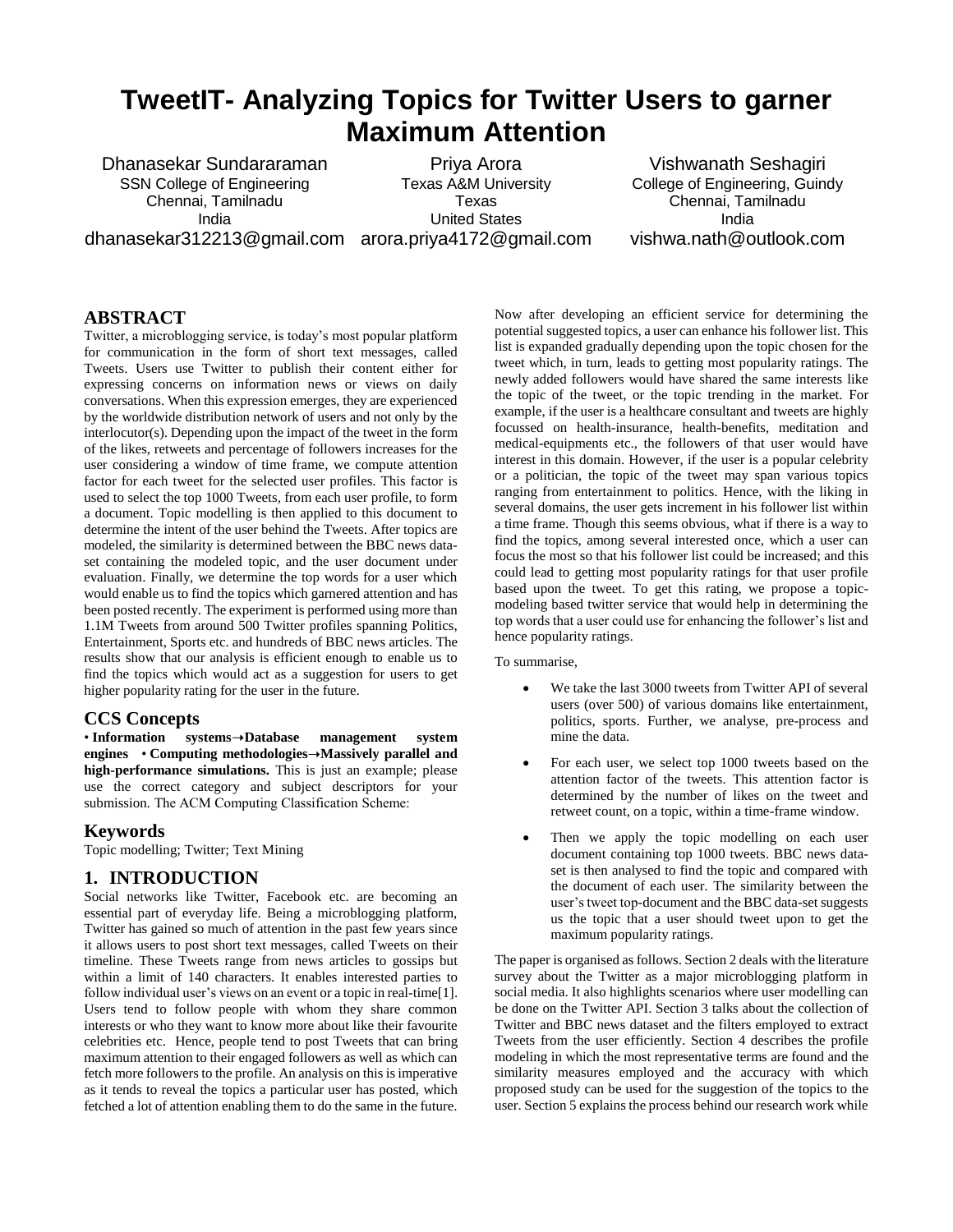section 6 highlights the results of the process. We conclude finally with Section 7 reflecting on the shortcomings with the future vision of this work.

### **2. RELATED WORKS**

The social microblogging services/platform such as Twitter helps in engaging people by letting them publish about their thoughts ranging from entertainment to politics. Millions of people, now a day is part of this microblogging platform. Everyone uses Twitter for conveying their views and to follow like-minded people who post such views. Due to such a large user-base, this platform has gained lots of attention from the research point of view. Hence, to study the work already done in this direction, we provide the literature survey that is most closely related to our work. The work done by [2,3] describes the notion of Twitter being a microblogging website and how it impacts the society. It also hypothesises the differences between a users' network connection structure by suggesting three types of unique user activities - information sharing, information seeking and social activity. Likewise, work done by [4,5,6] provides us with a background as to how the tweets can be handled for such a large user-base platform services. Moreover, it gives us the strategies as to how tweets can be analysed. Similarly, the work done by Liu et al. [7] gives us several tools for mining the data obtained from various data-sets.

Apart from the study of Twitter, a micro-blogging service and how the tweets can be analysed, much of the work has been done in studying the pattern of tweets, like the work was done by Krishnamurthy et al. [8] perform a descriptive analysis of the Twitter network. It suggests that frequent updates might be correlated with high overlap between friends and followers. Similarly, Cha et al. [9] study the impact of mentions, retweets and on the dynamics of on topics and time. Apart from the impact of the users' tweet on the community, there has been work done as to how the expressed tweet content influence the society as studied by Cataldi et al. [10]. The same kind of work has been done by Rui et al. as described in work [11]. In another work, Guo et al. [12] the patterns of user tweets in several online communities, such as a blog system, a question-answering social network and a social bookmark-sharing network. They find that the rank order distribution of user postings follows stretched exponential distribution. There is one study which indirectly relates to our hypothesis, as mentioned above, by Huberman et al. [13] which says that analysis of data from YouTube exhibited in crowdsourcing exhibits a strong positive dependence on attention, measured by the number of downloads. They find that the lack of interest leads to a decrease in the number of uploaded videos and a hence a drop in productivity.

There is one more parameter to determine the popularity of a Twitter account, and that is the follower counts. Many studies have been done as what makes a Twitter follower count and the factors that impact its increment as done by [14,15, 16, 17]. Depending upon the discussion on the topics based upon the recency and variety of topics happen on Twitter, user profiles generated from Twitter posts promise to be beneficial for other applications on the social web as well. However, automatically inferring the semantic meaning of Twitter posts is a non-trivial problem as mentioned in work [18].

# **3. DATA COLLECTION AND PREPROCESSING**

In this section, first of all, we describe the data-set obtained from Twitter API and then the process using which tweets are collected related to several domains - sports, politics, education,

entertainment, and philosophy. Then, we explain about the BBC dataset and finally about preprocessing these data.

### **3.1 Twitter Data Collection**

The process used for filtering out the data-set is as follows:- First of all, a large number of Twitter profiles are selected, each contains a large number of tweets. A popularity filter is employed to find the Twitter profiles having a minimum threshold of followers (several thousand). Second, a Language filter is applied to extract the words used for tweeting by the users. Language filter provides consistency across geographically distributed domains for the same user profile where the same user profile is perceived differently due to the usage of different language depending on the region. Further, a domain filter is applied to extract user profiles by comparing it with the words or topics extracted from the BBC news dataset. To perform this experiment, we have extracted approximately 3000 user profiles of renowned people among various domains. At an average of 120 characters per tweet, our dataset comprises 1.1M tweets with 130M characters approximately.

### **3.2 News Data Collection**

The news articles data is collected from the news provider, BBC available publicly online. It spans from various topics like politics, sports, entertainment, regional news, religion and current trends. These news articles were carefully chosen to include the interests of that of various Twitter profiles to avoid any bias. Hundreds of such news articles are preprocessed to remove any abbreviations and acronyms. The preprocessed text is then aggregated into a single text document as a collection of news articles. This forms the query document, that is the document that is queried on different Twitter profiles for similarity.

### **3.3 Preprocessing**

The first step in pre-processing is to transform the data to get an efficient format so that the top influential words of the tweets for each user profile can be extracted. Here, preprocessing essentially deals with filtering out non-required words from a user's profile. The non-required words are selected by sorting the bag of words selected for each user profile. This sorting is done by the number of likes and increment in follower count to that user profile. To filter out the acronyms in a tweet, we pre-process the data by using acronym dictionary by converting acronyms to their full forms. For example, "omg" is translated to "Oh My God". During preprocessing, words containing symbols such as ' $\omega$ ,' #' and numerics are removed. The 1.1M such preprocessed tweets are carefully documented based on their domains.

To process the data using our proposed methodology, it is required for the Tweets not be just arranged as stand-alone strings but rather as user profile text documents. Hence 1000 such selected tweets from each user profile are merged to form one single profile document, which collectively makes up an exhaustive dataset.

## **4. PROFILE MODELING AND SIMILARITY**

In this section, first, we discuss the profile modeling by determining the most representative words of that particular user profile (Section 4.1), and then we determine the similarity the user's document (Twitter profile) and the BBC data-set using suitable distance metric (Section 4.2).

## **4.1 User Profile Modeling**

User profile modelling refers to the top influential words of a user profile, by top influential we mean the most important words that gain the maximum number of likes with the increment in the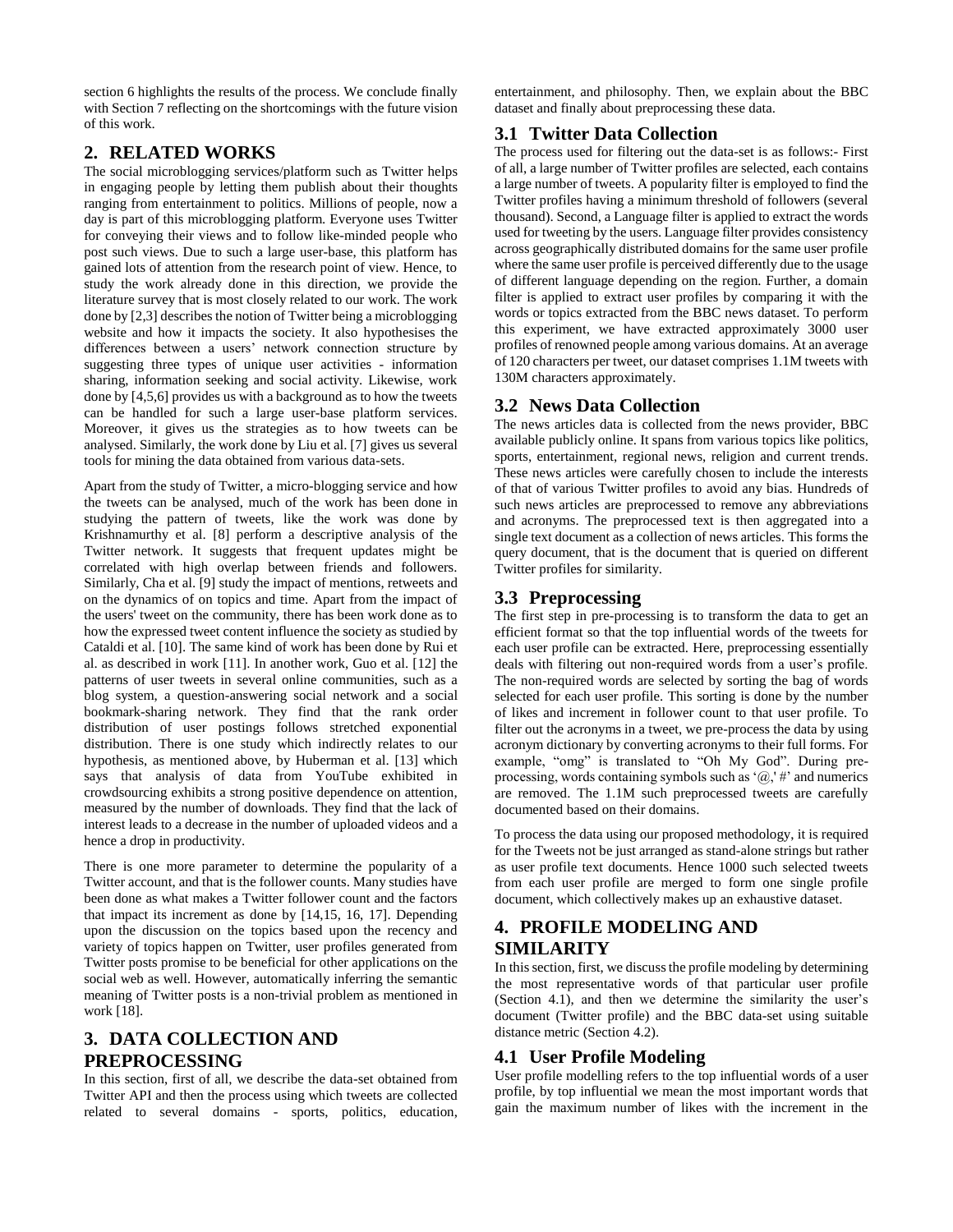number of followers to that user. As already defined, this importance is a measure by the number of likes and increment in the number of followers to the user profile based on the tweet. For determining the same, we compute TF-IDF between the documents generated using user's profile with the one obtained using BBC data-set for the same influential word. TF-IDF is the feature selection approach to determine the highly representative words of a document by ignoring the words that don't convey any meaning to the content like stop words.

**Table 1. TF-IDF of few sample terms in @realDonaldTrump**

| realDonaldTrump | <b>TF-IDF</b> |
|-----------------|---------------|
| taxes           | >0            |
| election        | >0            |
| washington      | >0            |
| reforms         | >0            |
| immigrant       |               |

**Table 2. TF-IDF of few sample terms in @katyperry**

| katyperry  | <b>TF-IDF</b> |
|------------|---------------|
| taxes      |               |
| election   |               |
| washington | >0            |
| reforms    |               |
| immigrant  |               |

Table 1 shows the TF-IDF of sample terms in @realDonaldTrump profile. These words were completely picked at random. The TF-IDF scores of these words are greater than 0, which implies that these words have been used a considerable number of times and are important or characteristic of that Twitter profile. We then see the TF-IDF scores of the same words in another contrasting Twitter profile. Table 2 shows that only some of the words enlisted (in fact only one out of five) have a score, the rest are zeros. This indicates that the first Twitter profile, being a one that of politician involves a lot of terms related to government and country. The second profile, on the other hand, belongs to the entertainment industry, and obviously, the words that relate to the notion of government and politics has a score of zero. When the similarity between these two profiles is analysed, they were found to be far less than that of two profiles involving political domain.

#### **4.2 Profile Similarity**

Now that the top influential words in a user profile are identified using TF-IDF scores, the similarity between the user profile (Twitter profile) document with the BBC data-set document can be compared. Various distance metrics exist to compute this similarity such as Cosine, Euclidean, and Manhattan, etc. However, Cosine distance is the appropriate choice [19] for this work since it takes care of the bias caused due to the difference in the document lengths. This similarity is computed using TF-IDF which computes inner product of two vectors generated for the two documents (sum of the pairwise multiplied elements) which are further divided by the product of their vector lengths. The resultant score lies in the

range of 0 and 1. Hence, the similarity score is obtained by subtracting this value from 1.

Cosine distance =  $(d1d2)/||d1|| ||d2||$ 

Where d1 and d2 are the vectors of the same length.

Cosine similarity =  $1 - (d1d2)/||d1|| ||d2||$ 

While calculating the similarity between the user profile document and BBC dataset generated querydocument, the top terms contained in the query document alone are taken. The TF-IDF scores corresponding to the top words present in the user tweet is used for cosine distance computation. That is, the influential words present in the user profile are searched in the document generated using BBC dataset for the same word. Next, the TF-IDF scores of these two documents are compared for finding the similarity.

#### **5. TweetIT – The Process**

The process behind TweetIT can be broken down into three steps.

#### **5.1 Gathering Popular Tweets**

For modelling a person's popularity, one has to consider the reach which the person has amongst the Twitterati. Twitter provides us with a quantitative measure in the form of Likes and Retweets for every tweet, which can be used to gauge the person's ken about a certain topic or event. We combine these measures to calculate the attention factor, which is an average of some retweets and likes.

Attention Factor =  $0.5 *$  No of Likes + 0.5  $*$  No of Retweets

This Attention\_Factor is calculated for all the Tweets, and the top 1000 Tweets for each profile is obtained and stored in a separate document. Once these tweets are gathered, the time that has elapsed since the last posting this tweet is obtained and sorted from latest to oldest Tweet. This is done so that the tweet which is most recent and has highest attention\_factor appear at the top. Using these newly acquired Tweets, Topic Modelling (Section 4.1) is performed to identify the topics on which a user is Tweeting.

#### **5.2 Analyzing Similarity**

After gathering recent popular Tweets for each of the 500 Twitter profiles, we then analyse the similarity of these Tweets with the BBC news articles. A percentage score of similarity is obtained for each profile with every news articles. The similarity is achieved by the presence of words/ topics present in the Tweets that are also present in the news articles

For each profile, we compare its similarity using the formulas described in section 4.2 with all the latest news articles and find the most similar user and the second most similar user and so on.

#### **5.3 Analyzing Topics**

After finding similarity between the news articles and the various Twitter profiles, we then analyse the words or in more technical form topics, that caused the similarity in the first place. We use Influential Term Metric, proposed in [20] that finds the topics that have high influence individually in the Twitter profile, news data and together as a whole.

The topics may be biased based on the nature of the dataset. If the news articles contained in the majority of sports, the most similar profiles could be that of a sportsperson, and the top words could be that related to sports. A glimpse of the results obtained through BBC news articles and Twitter profiles is shown in Tables 3 and 4 in the next section.

#### **6. RESULTS**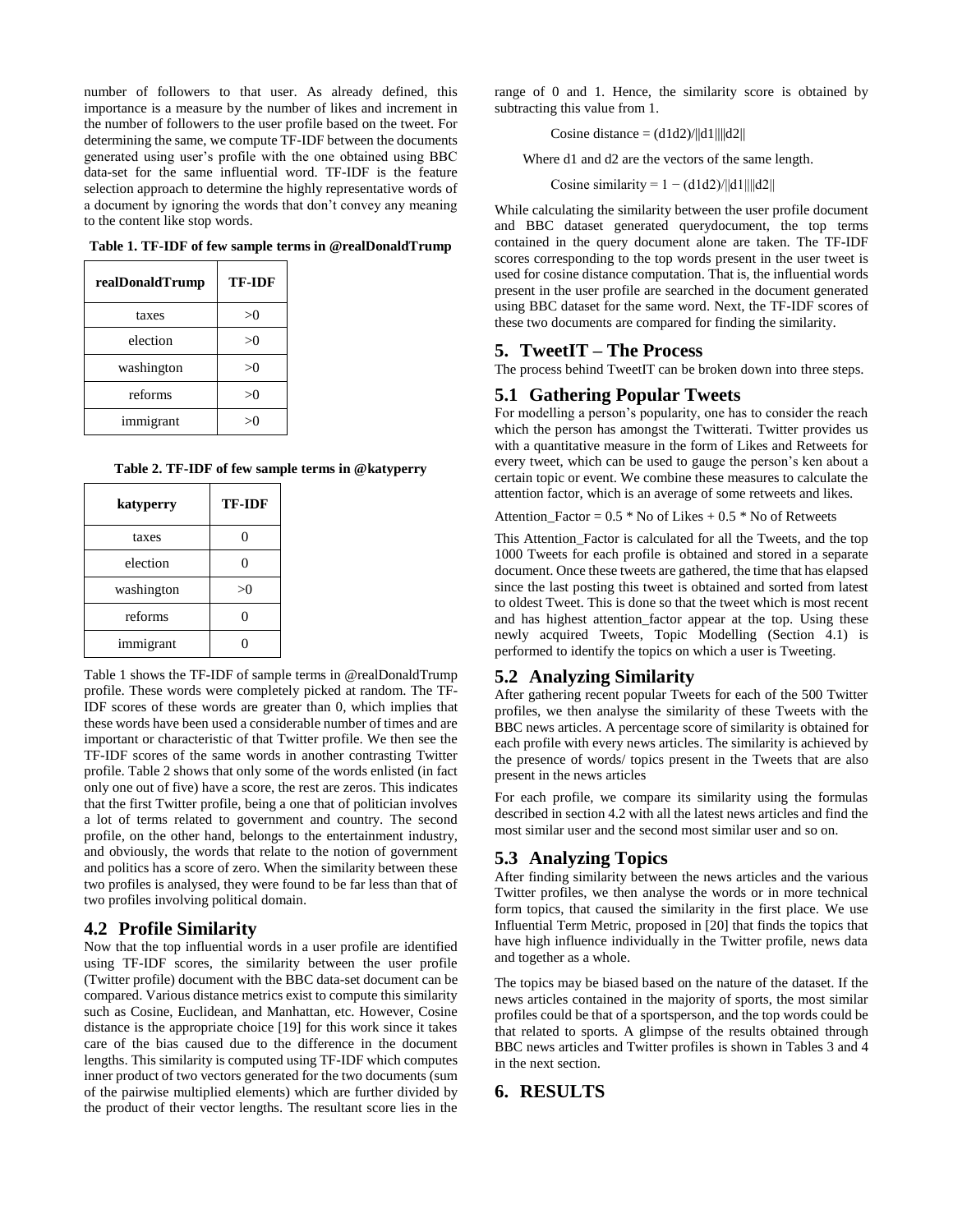| <b>QUERY</b><br><b>DOCUMENT</b>   | TWITTER<br><b>PROFILE</b> | <b>RANK</b> |
|-----------------------------------|---------------------------|-------------|
| <b>BBC NEWS</b><br><b>DATASET</b> | faisalislam               | 1           |
|                                   | jamesrbuk                 | 2           |
|                                   | benfenton                 | 3           |
|                                   | robfordmancs              | 4           |
|                                   | paullewismoney            | 5           |
|                                   | DouglasCarswell           | 6           |
|                                   | montie                    | 7           |
|                                   | PatrickStrud              | 8           |
|                                   | JolyonMaugham             | 9           |
|                                   | <b>IanDunt</b>            | 10          |

**Table 3. Similarity Ranking of Twitter profiles to BBC News**

For finding the result, we combined 300 BBC news articles from various domains and used it as our query document. It was a collection of all the latest trending news from across the globe. Similarly, top 1000 Tweets of each user were sorted by the posted date, and stored in the separate document, which was used to compare against the query document. Based on similarity explain in 4.2, we have ranked the profiles Table 3 shows the top 10 profiles, whose tweets are similar to topics trending in BBC dataset. When we get all news articles from other genres, it can show how the ranking varies based on the content of news. This goes on to show that, even if personal tweets could be ranked, there needs to be a correlation with the trending topics, to propagate your opinions better.

Apart from finding similarity between a news article and Twitter profiles, we go a notch higher and find the topics that are influential [20]. Five of the top such topics, between each Twitter profile, and BBC News is shown in Table 4. Top 5 such topics of @faisalislam are 'labour, government, chancellor, market, tories' which have been recently posted and garner maximum attention from the Twitteratti.

Thus our system enables one to find many such topics for each Twitter profile by latest news sources, and propagate their views across depths of social media.

|  |  |  |  | Table 4. Top words in most similar Twitter profiles |
|--|--|--|--|-----------------------------------------------------|
|  |  |  |  |                                                     |

| <b>NAME</b> | <b>TOPWORDS</b> |  |
|-------------|-----------------|--|
| faisalislam | labour          |  |
|             | government      |  |
|             | chancellor      |  |
|             | market          |  |
|             | tories          |  |
|             | people          |  |
| jamesrbuk   | britain         |  |
|             | premiership     |  |

|                | public       |  |
|----------------|--------------|--|
|                | secretary    |  |
|                | mobile       |  |
|                | election     |  |
| henfenton      | british      |  |
|                | england      |  |
|                | digital      |  |
| robfordmancs   | voters       |  |
|                | research     |  |
|                | growth       |  |
|                | ireland      |  |
|                | economic     |  |
| paullewismoney | pensions     |  |
|                | customers    |  |
|                | compensation |  |
|                | ryanair      |  |
|                | company      |  |

## **7. CONCLUSION**

Thus, we were able to determine topics of Twitter profiles that were posted recently, has attained widespread recognition and found in that of news headlines. This enables the user to retrospect on topics that garnered more attention than average, which in turn helps to grow the followers. The system can work to find such topics for any Twitter profile and a query document. The query document can be a news article, advertisement or any text for which related Twitter profiles is to be found. There are certain drawbacks in this process such as the failure to detect semantic words – words with the same meaning but in different forms. In the future, we would use dictionary such as Wordnet to eliminate redundancies caused by such misinterpretations.

#### **8. REFERENCES**

- [1] Schonfeld, E.: Mining the thought stream. TechCrunch Weblog Article (2009), http://techcrunch.com/2009/02/15/mining-the-thoughtstream/
- [2] Java Akshay, Xiaodan Song, Tim Finin, Belle Tseng. Why We Twitter: Understanding Microblogging Usage and Communities. Springer, 56-65, 2007..
- [3] Mor Naaman, Jeffrey Boase, Chih Hui Lai. Is it really about me?: Message content in social awareness streams. 189-192, 2010.
- [4] Aditi Gupta, Ponnurangam Kumaraguru. Credibility ranking of tweets during high impact events. 978-1-4503-1236-3, 2012.
- [5] Danah Boyd, Scott Golder, Gilad Lotan. Tweet, Tweet, Retweet: Conversational Aspects of Retweeting on Twitter. 1530-1605, 2010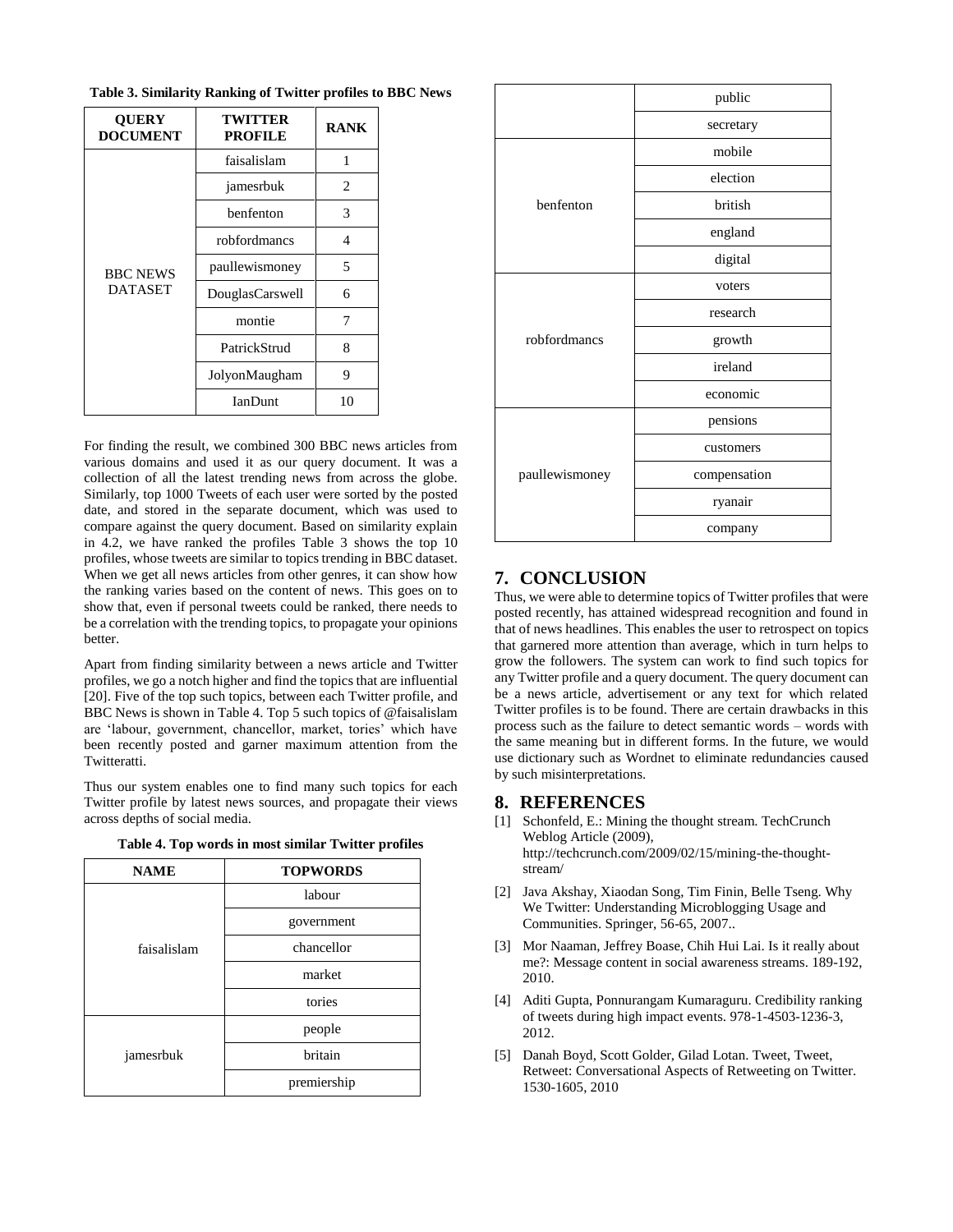- [6] Honeycutt, C., & Herring, S. Beyond microblogging: Conversation and collaboration via Twitter. In Proc. HICSS '09. IEEE Press (2009).
- [7] Liu, B.: Web data mining; Exploring hyperlinks, contents, and usage data. Springer, Heidelberg (2006) - how to mine data.
- [8] Krishnamurthy, B., Gill, P., and Arlitt, M. A few chirps about twitter. In Proc. WOSP '08. ACM Press (2008)
- [9] Meeyoung Cha, Hamed Haddadi, Fabr´ıcio Benevenuto, Krishna P. Gummadi. In Proc. ICWSM (2010).
- [10] Mario Cataldi, Luigi Di Caro, Claudio Schifanella; Emerging topic detection on Twitter based on temporal and social terms evaluation. In Proc MDMKDD'10 2010.
- [11] Huaxia Rui, Andrew Whinston; Information or attention? An empirical study of user contribution on Twitter. In Proc. Information Systems and e-Business Management 2012.
- [12] Guo, Lei, et al. "Analyzing patterns of user content generation in online social networks." Proceedings of the 15th ACM SIGKDD international conference on Knowledge discovery and data mining. ACM, 2009.
- [13] Bernardo A. Huberman, Daniel M. Romero, Fang Wu; Crowdsourcing, attention and productivity. In Proc KDD, 2009.
- [14] Gianluca Stringhini, Gang Wang, Manuel Egele, Christopher Kruegel, Giovanni Vigna, Haitao Zheng, Ben Y. Zhao;

Follow the green: growth and dynamics in twitter follower markets. In Proc IMC 2013.

- [15] Haewoon Kwak, Changhyun Lee, Hosung Park, Sue Moon; What is Twitter, a social network or a news media?. In Proc WWW 2010.
- [16] Meeyoung Cha , Hamed Haddadi , Fabrício Benevenuto , Krishna P. Gummadi; Measuring user influence in Twitter: The million follower fallacy. In Proc ICWSM 2010.
- [17] Chunliang Lu, Wai Lam, Yingxiao Zhang; Twitter User Modeling and Tweets Recommendation Based on Wikipedia Concept Graph. In Proc AAAI 2009.
- [18] Fabian Abel, Qi Gao, Geert-Jan Houben, Ke Tao; Semantic Enrichment of Twitter Posts for User Profile Construction on the Social Web. In Proc ESWC 2011.
- [19] Huang, Anna. "Similarity measures for text document clustering." Proceedings of the sixth new zealand computer science research student conference (NZCSRSC2008), Christchurch, New Zealand. 2008.
- [20] Sundararaman, Dhanasekar, and Sudharshan Srinivasan. "Twigraph: Discovering and Visualizing Influential Words Between Twitter Profiles." International Conference on Social Informatics. Springer, Cham, 2017.